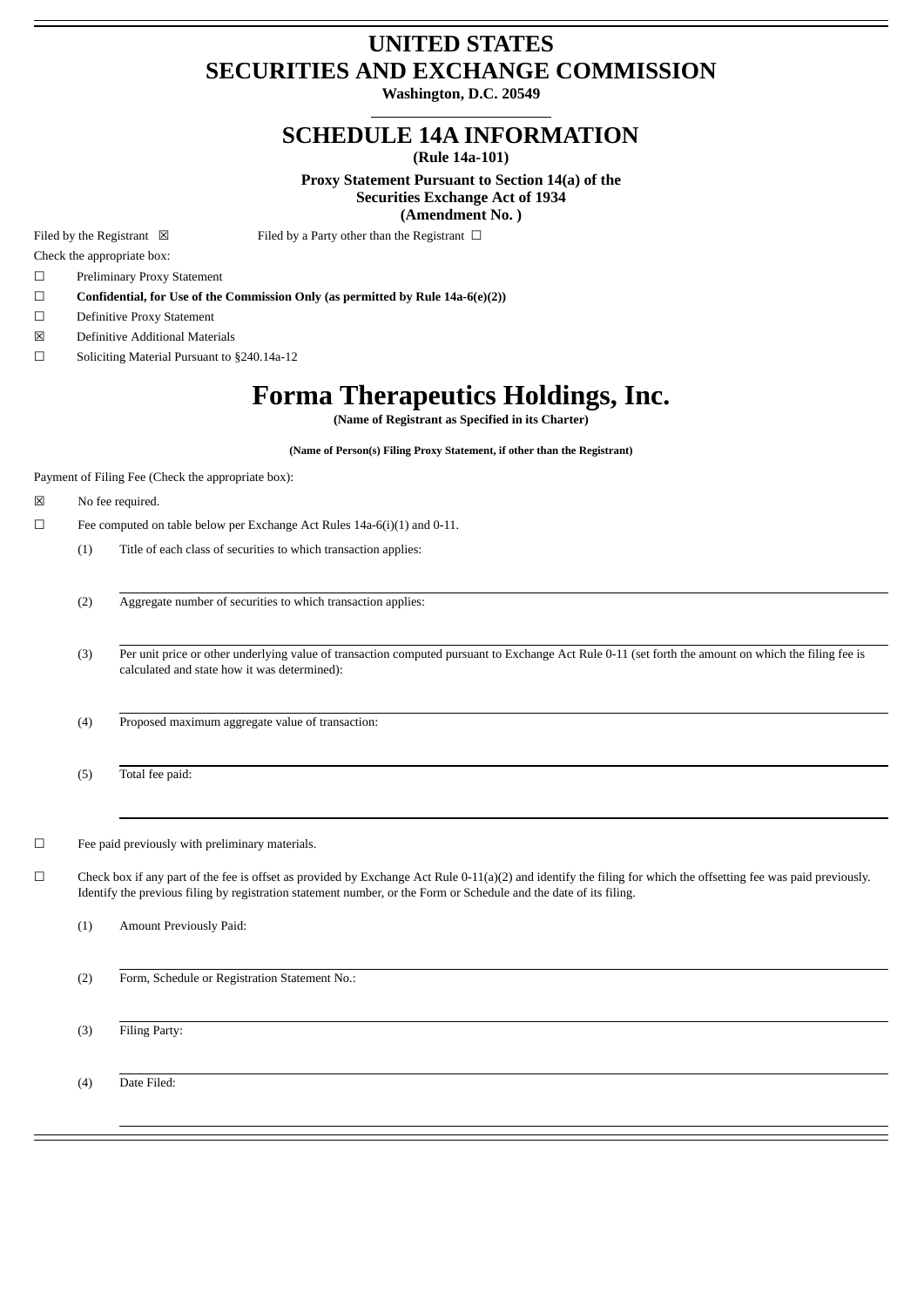# Your **Vote** Counts!

#### **FORMA THERAPEUTICS HOLDINGS, INC.**

2021 Annual Meeting Vote by June 16, 2021 11:59 PM ET



D35399-P51695

#### You invested in FORMA THERAPEUTICS HOLDINGS, INC. and it's time to vote!

You have the right to vote on proposals being presented at the Annual Meeting. **This is an important notice regarding the availability of proxy material for the shareholder meeting to be held on June 17, 2021.**

#### Get informed before you vote

FORMA THERAPEUTICS HOLDINGS, INC.

500 ARSENAL ST., SUITE 100 WATERTOWN, MA 02472

View the Notice and Proxy Statement and Form 10-K online OR you can receive a free paper or email copy of the material(s) by requesting prior to June 3, 2021. If you would like to request a copy of the material(s) for this and/or future shareholder meetings, you may (1) visit www.ProxyVote.com, (2) call 1-800-579-1639 or (3) send an email to sendmaterial@proxyvote.com. If sending an email, please include your control number (indicated below) in the subject line. Unless requested, you will not otherwise receive a paper or email copy.



\* Please check the meeting materials for any special requirements for meeting attendance.